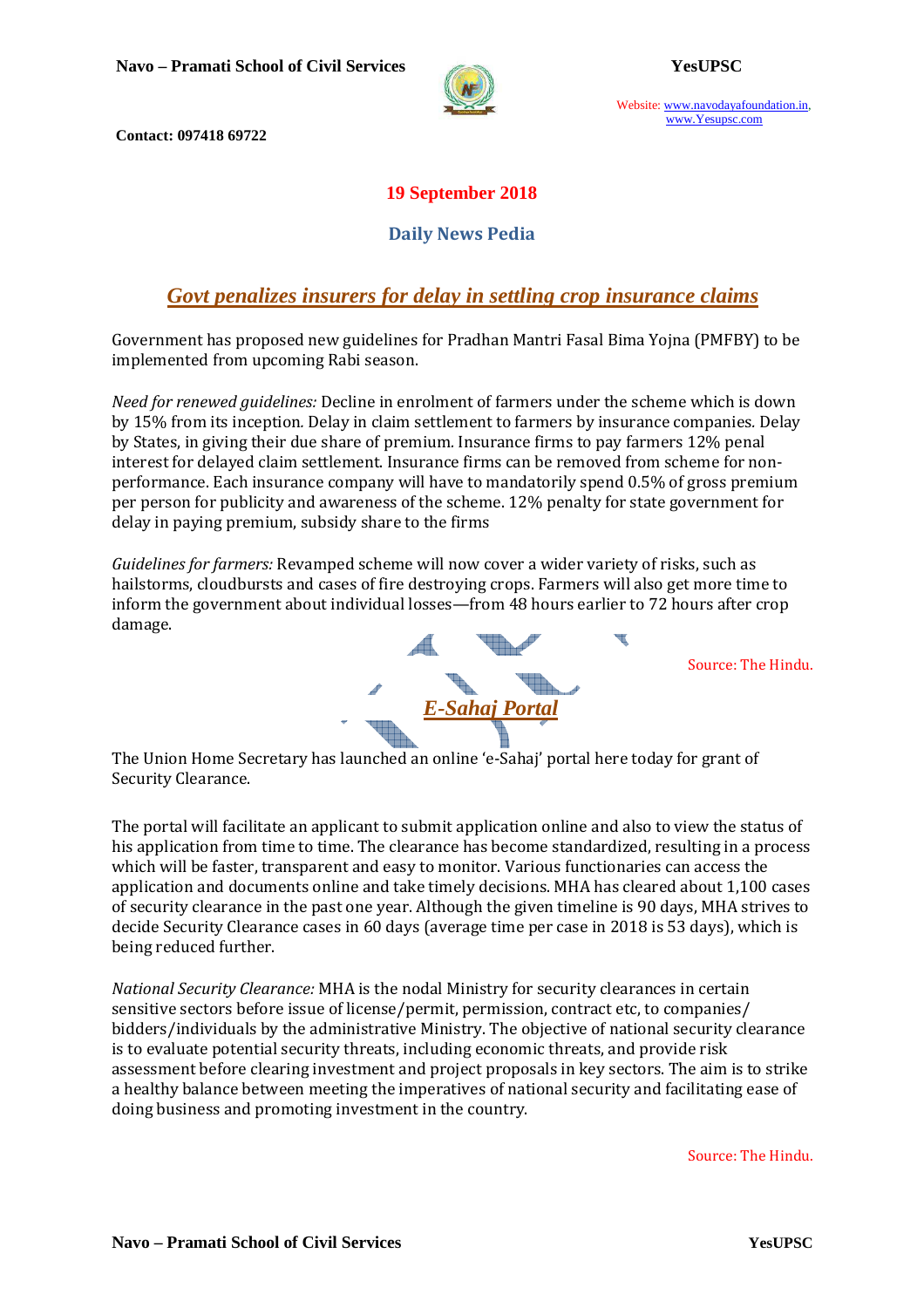# *Akash missile*

The upgraded version will include the seeker technology and possess a 360-degree coverage, and will be of compact configuration. It is operationally critical equipment, which will provide protection to vital assets. The DAC also gave approval for the development of an individual under-water breathing apparatus for the T-90 tank. The apparatus is used by the tank crew for emergency escape.

#### *About Akash*

- DRDO developed Akash as part of the Integrated Guided Missile Development Programme which was initiated in 1984.
- It is made by Bharat Dynamics Limited (BDL).
- Akash is a surface-to-air missile defence system
- Akash can fly at supersonic speeds, ranging from Mach 2.8 to 3.5
- Akash has a range of 25 km and can engage multiple targets at a time in all-weather conditions.
- It has a large operational envelope, from 30 meter to a maximum of 20 km.
- Each regiment consists of six launchers, each having three missiles.
- Akash missile has an indigenous content of 96 per cent.

*Defence Acquisition Council (DAC):* To counter corruption and speed up decision- making in military procurement, the government of India in 2001 decided to set up an integrated DAC. It is headed by the Defence Minister.

 $\triangle$ 

The objective of the DAC is to ensure expeditious procurement of the approved requirements of the Armed Forces, in terms of capabilities sought, and time frame prescribed, by optimally utilizing the allocated budgetary resources. It is responsible to give policy guidelines to acquisitions, based on long-term procurement plans. It also clears all acquisitions, which includes both imported and those produced indigenously or under a foreign license.

Source: The Hindu.



The scheme is to compensate farmers in the event of a price crash and to that extent hedge the price risk, faced by them. There is no physical procurement of commodities

Farmers who register under the scheme are compensated only if their selling price (SP) is lower than the government set minimum support price (MSP). The actual amount of compensation or deficiency payment made to a farmer is determined by a Modal Price (marker of average market price within the state and markets outside the state where the commodity is traded).When a farmer's selling price is lower than MSP but higher than the modal price, then the difference between the MSP and actual price is paid to the farmer. If Selling price (SP) is lower than both MSP and modal price; the payout is capped at the difference between MSP and modal price.

Madhya Pradesh government was the first state to launch bhavantar bhugtan scheme (BBY) on pilot basis in 2017. The scheme was launched for 8 commodities they are, soybean, groundnut, sesame, *ramtil* (all oilseeds), maize (cereal), *moong*, *urad*and *tur* (pulses)

Madhya Pradesh ranks first both in terms of area and production of soybean in the country. Soybean, which is the main kharif crop in Madhya Pradesh, close to 50% of the area under the crop was covered under the scheme.

In terms of coverage, the scheme was a success: Price and arrival data shows that the modal price increase as the BBY scheme progressed, the maximum differential (MSP minus modal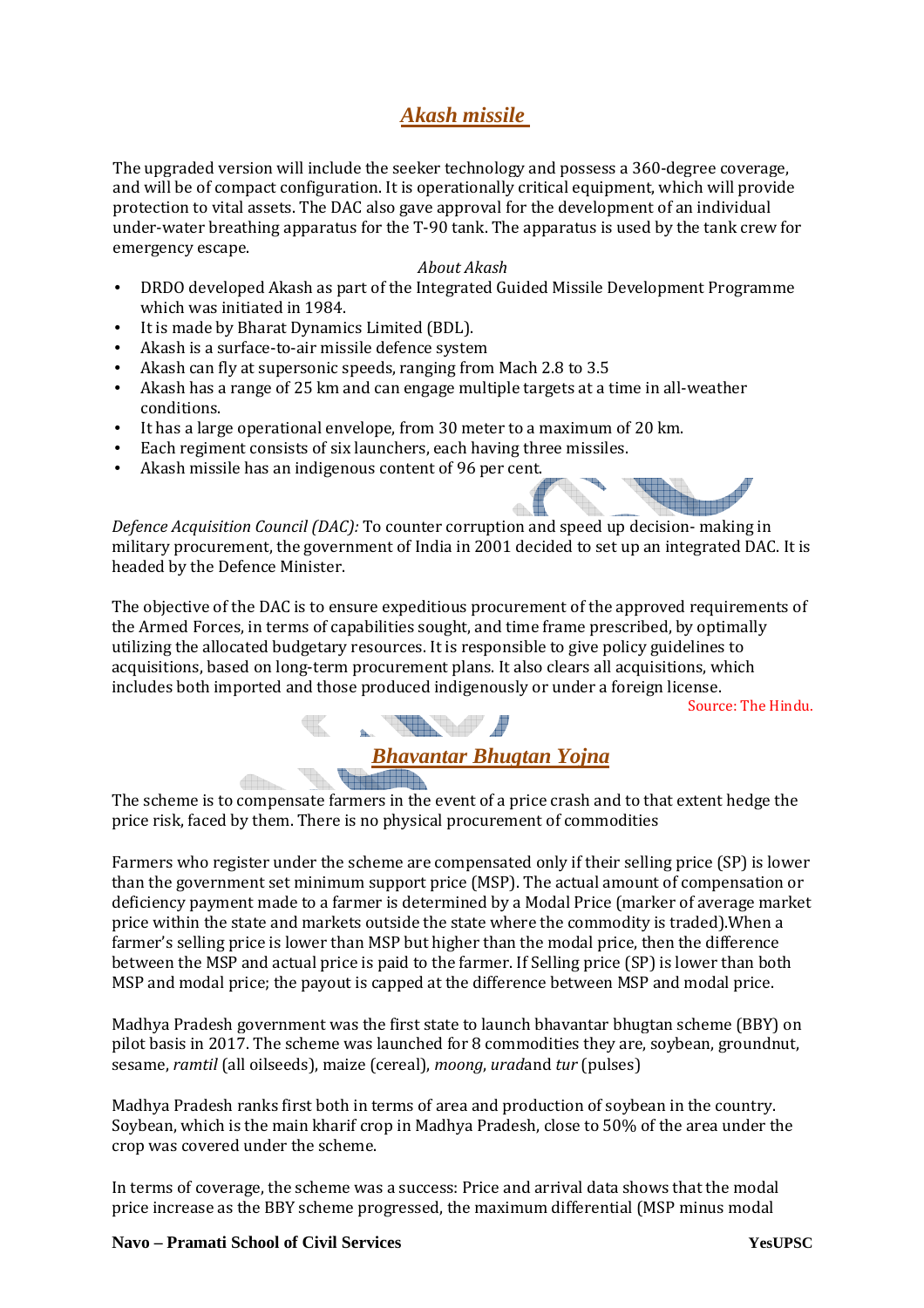price) reduced by half between October 2017 and December 2017 in case of soybean. Despite the fact that there was almost 2.5 times additional arrival during November 2017 as compared to 2016, the price (of soybean) did not plummet southwards in November 2017.

Source: The Hindu.

## *Government panel recommends setting up an Independent Payments Regulatory Board*

Finance Minister proposed about creation of Payment Regulatory Board (PRB**)** in Budget 2017- 18. The government has set up *Subhash Garg committee* to re-examine the draft Payment and Settlement System Bill.

*Objectives of the draft Payment and Settlement Bill:* Foster competition, Consumer Protection, Systemic Stability, Resilience in payments sector, Establishment of an independent PRB, Treating non-banks as significant players in the payment ecosystem, To consolidate and amend the laws relating to payments.

*Recommendations of the Committee:* It suggested PRB to be an independent payments regulator. The committee supported the view that formal mechanism of coordination is required between the RBI and PRB to regulate payments to ensure financial stability, monetary policy and credit policy. As per the report, RBI wants the chairperson of PRB should be from RBI as well as RBI to have a casting vote. RBI wanted to be provided with sufficient powers in the context of monetary policy function but the committee rejected the view. The committee affirmed RBI that substantial provisions are included in the bill to give the central bank the powers to make a reference to PRB to consider any matter, which is related to monetary policy.

Source: The Hindu.

## *Paryatan Parv*

This is an initiative of Ministry of Tourism (GoI), in collaboration with other Central Ministries, State Governments and Stakeholders this is the second edition of "Paryatan Parv, first was 2017Exhibition on the theme "Saaf Niyat Sahi Vikas" by Ministry of Information & Broadcasting All India Activities (across 32 States / UTs**)**. The three components of Paryatan Parv, are: Dekho Apna Desh, Tourism for All and Tourism & Governance.

Source: The Hindu.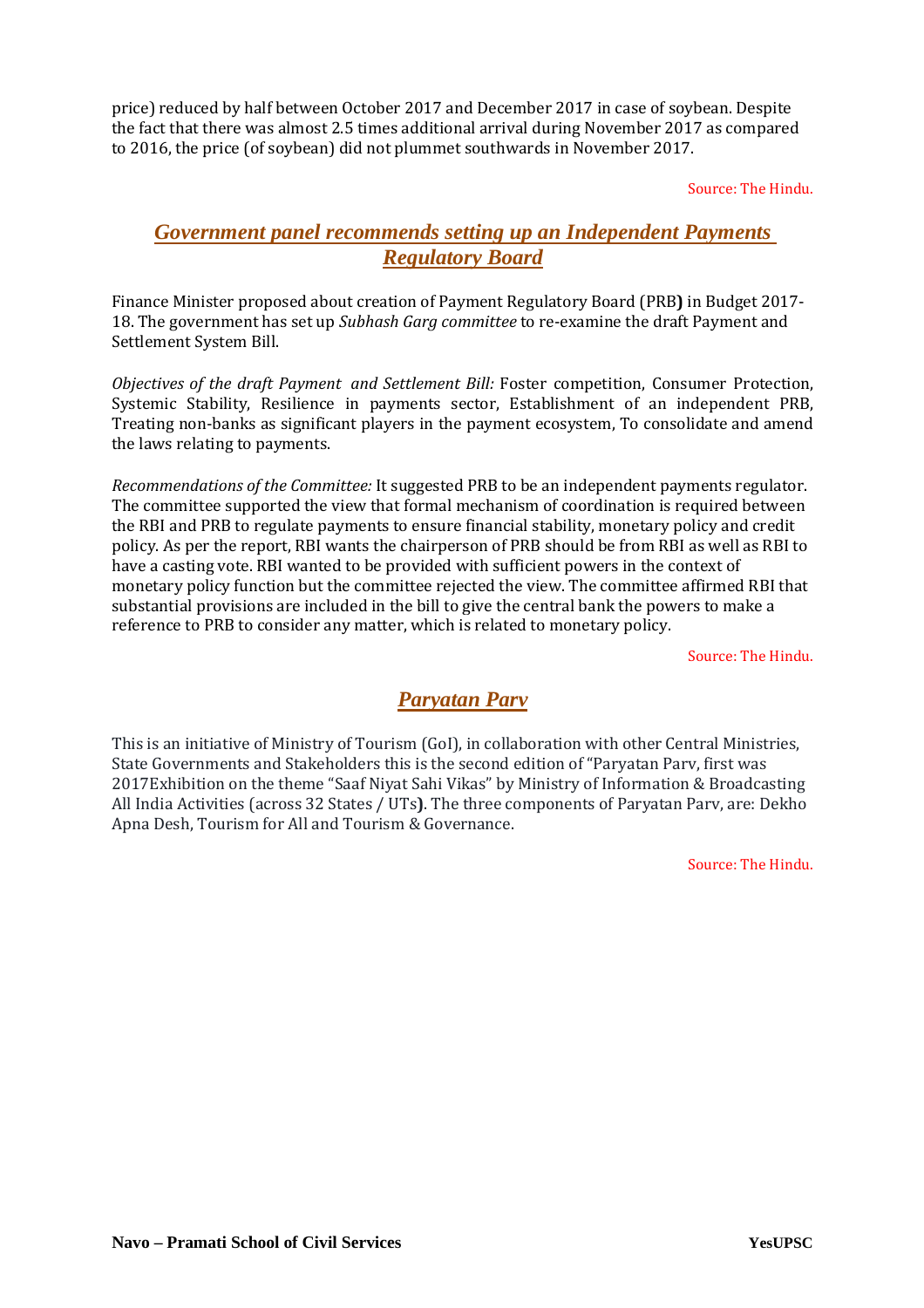## *EDITORIAL*

#### TO READ

#### **Why Bank of Baroda, Vijaya Bank and Dena Bank are being merged**

Govt announces merger of Bank of Baroda, Vijaya Bank and Dena Bank, amid long-felt need for consolidation rather than fragmentation of state-owned banks. How does it help, and what challenges lie ahead?

It has been more than 27 years since a committee headed by Reserve Bank of India (RBI) Governor M Narasimham first made out a case for pruning the number of government or stateowned banks. That committee, which was appointed in 1991 by Manmohan Singh who was then Finance Minister, had recommended a restructuring of Indian banks, with three or four large banks including State Bank of India that could be positioned as global banks, besides eight to ten with a national footprint or presence, rather than having over two dozen state-owned banks. On Monday, after the weekend fire fighting measures on the rupee front, the government announced the amalgamation of three banks — Bank of Baroda, Vijaya Bank and Dena Bank aimed at creating the country's third largest bank with a business of Rs 14.82 lakh crore and over 9,600 branches across the country.

#### **The rationale**

For long, it has been recognized that having several banks that are majority-owned by the government, virtually doing the same business, and competing for the same pie of customers wasn't a sensible strategy. It also meant a lower return on the capital employed by the government which has competing demands for funds, and growing competition. The government and banking regulator RBI have also emphasized the changing face of banking marked by technological changes; challenges to raising capital that the owner (the government) has to provide periodically; the need for consolidation in the sector and putting an end to fragmentation.

In the early phase of the UPA government, there were attempts to merge a couple of banks but the move had to be abandoned as the government baulked, anticipating political resistance. In 2016, Finance Minister Arun Jaitley said that the government would pursue consolidation after first pumping in more capital and putting back on track many banks weighed down by a huge pile of bad loans. To facilitate this, the government last year put in place an Alternative Mechanism on bank mergers, essentially a group of senior ministers led by the Finance Minister to approve mergers. The first such proposal was the one that was announced Monday.

#### **Then & now**

In a coalition like the UPA in the past, getting such a proposal through may have been difficult. The NDA government has the strength of numbers, and may also have been emboldened, perhaps, by the experience of the merger of five subsidiaries of the State Bank of India last year to create an entity with a size of over Rs 44 lakh crore — way ahead of the rest of the banking pack. More importantly, the weak state of some of the banks may have been the tipping point. That's the difference between the attempts in 2007-08 and now — at that time the proposal involved a merger of two strong banks riding the wave of growth, but this time it will feature at least one very weak bank — Dena Bank, which has severe restrictions on lending and expanding its business. For long, governments have said while they would welcome consolidation, they would prefer the banks themselves to make merger moves and get these approved by their boards. This time, the government appears to have made that decision; reports indicate that the bank managements were informed very late.